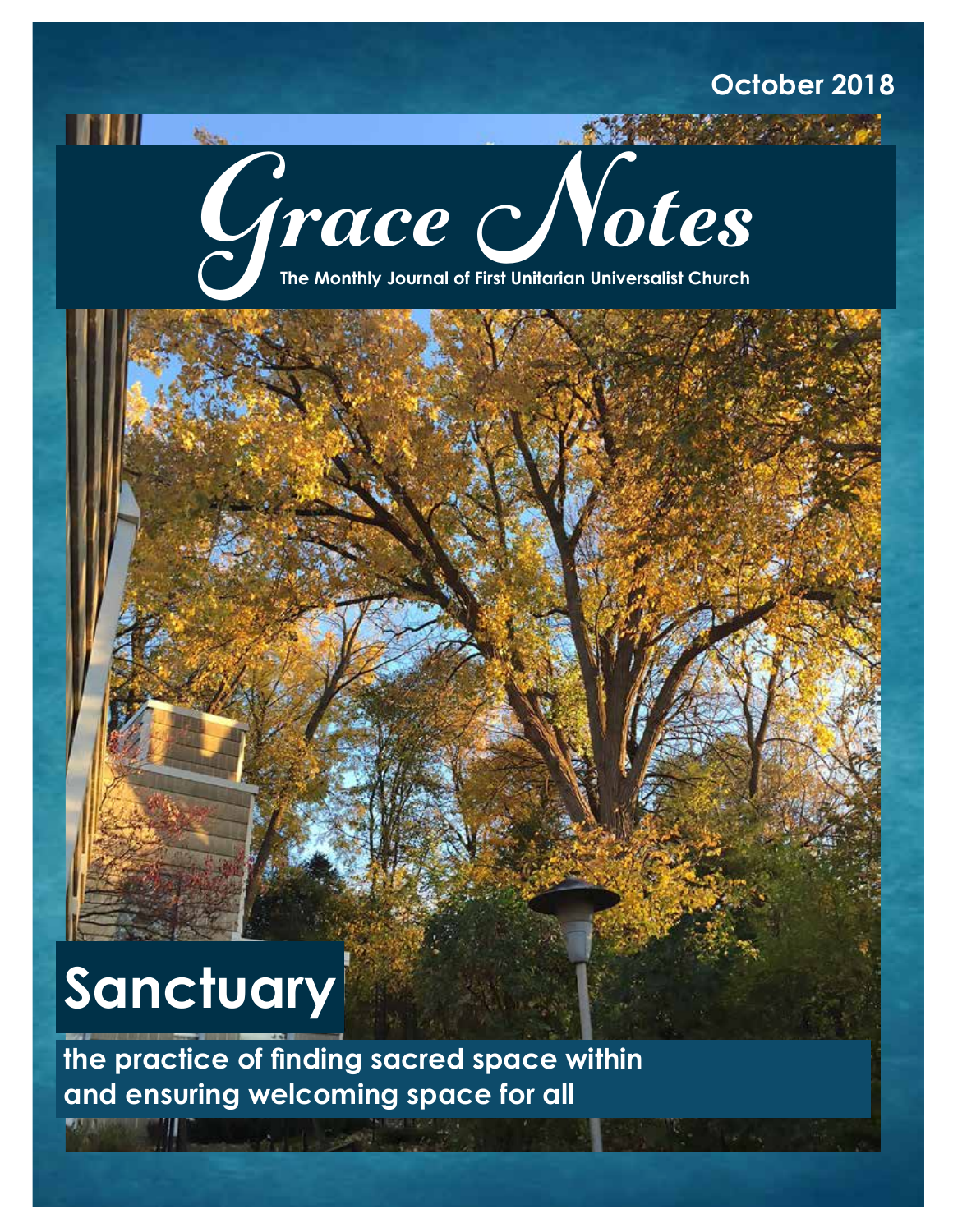## **From the Minister Rev. Luke Stevens-Royer**



The line between safety and danger, fear and comfort, sanctuary and abandonment – can be quite thin.

Just one change, one moment, one mistake, and -*wham*life changes.

Sanctuary is an ancient idea – space set to holy use – *refuge, safety, safe harbor, renewal, respite.*

Over the years, it has meant a place for the worship of holy ideas and holy items – it has meant a place for refuge and safety for the oppressed from the empire – it has meant a place set aside, protected, for the flourishing of life and animals and earth and soil and sky.

I think we still need all of that in our lives, and our world.

Think about a time when you have been in a storm –

whether it be rolling thunder across a prairie in the heat of summer or the frigid wind, across the same prairie, in the frozen winter –

whether it be hail, or blizzard snow –

there is a moment –

when you move out into it,

or just make your way out of it,

when you realize the line between safety and harm is thin.

So it is with our lives –

spiritual, physical, emotional, psychological, geographical.

We still need Sanctuary – for our own souls, for others we are yet to know – because setting aside space for refuge from oppression and empire, setting aside space for the flourishing of life in its most natural form – that is setting aside our space, committing our resources, for holy use.

This month we will explore Sanctuary in its deepest forms –

the possibility of providing Sanctuary to immigrants facing deportation, *(see pp. 4-5)* the refuge this church provides to people's souls every day of the week, and finding that the line separating those two things, and separating a hundred other meanings of Sanctuary, is thin.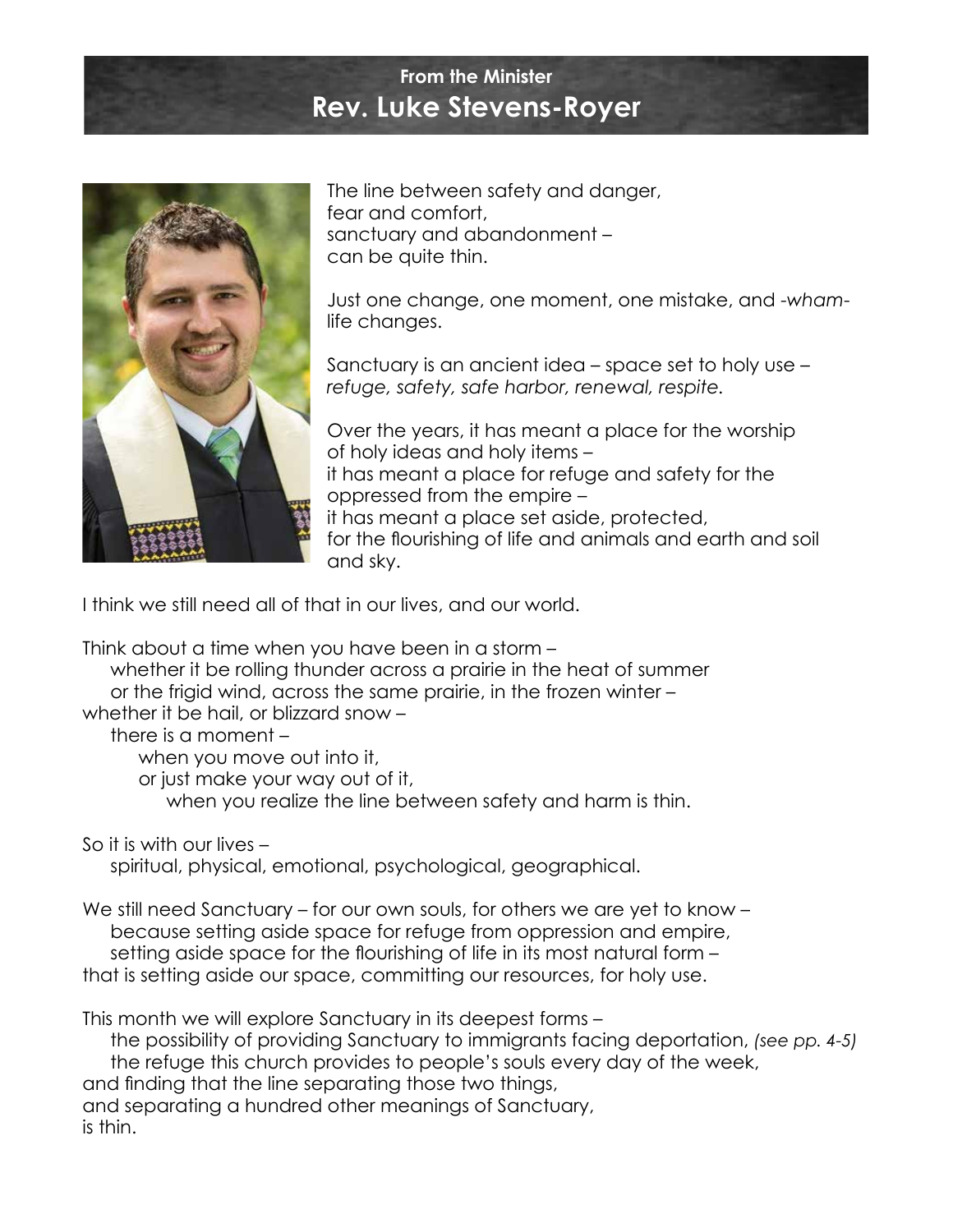## **From the Board Joe Lobl**

As a "newbie" to the Board this year, I have been interested to see how much planning has already gone on to get us ready for the year ahead. The Board has a "To-Do" list that encompasses the entire year, Rev. Luke has arranged an amazing schedule of monthly topics, and the Hospitality and Fellowship teams have packed the church calendar with fun activities and events. I have been a leader in the Chalice Circle program for several years and am excited to see the number of circles growing. I have made some great friendships in Chalice Circles and would strongly encourage you to join one.

One of the skills we work on in Chalice Circles is deep listening, a way of hearing in which we are fully present to what is being said in the moment, without trying to control it, judge it, or reply to it. This type of listening is not passive or static; it is an



active process, considering our own thoughts and emotions while focusing attention on what we are hearing.

One of our Board goals for the year is to listen more to our congregants, both adult and youth. With that in mind, we have scheduled our first Listening Session for Saturday morning October 6th from 9 am to noon. We hope to start a discussion about the mission of our congregation, how we have been doing in fulfilling this mission, and how we can plan for future needs. We will review the current shared ministry governance model, as well as the results of last spring's shared ministry evaluation from congregants and committees.

We will also begin a conversation about our building and property and how it may serve us in the future. We would love to hear what you appreciate about the facility and its spaces, what works for you and what doesn't. We hope that you will be able to attend this important session, to share your thoughts and ideas, and to listen as well. To tempt you to come, we will provide a light breakfast!

The monthly theme for October is "Sanctuary." For me, our church provides not only a space to retreat from the hectic craziness of everyday life, but also a safe space from which I can engage the world with other like-minded people to help bring about social change. Sanctuaries don't just protect us and help us heal from our journeys; they strengthen us for the new journeys ahead. And our sanctuaries also need sheltering and protection themselves.

The UUA Chalice Circle guide for this month perhaps sums it up best with the question, "How are we caring for our sanctuaries so they can take care of us?" We hope to hear from as many congregants as possible on October 6th. If you can't make that meeting, we hope you can attend a session later in the year, or feel free to chat with any board member or Rev. Luke with your thoughts. Looking forward to talking, and listening, with you!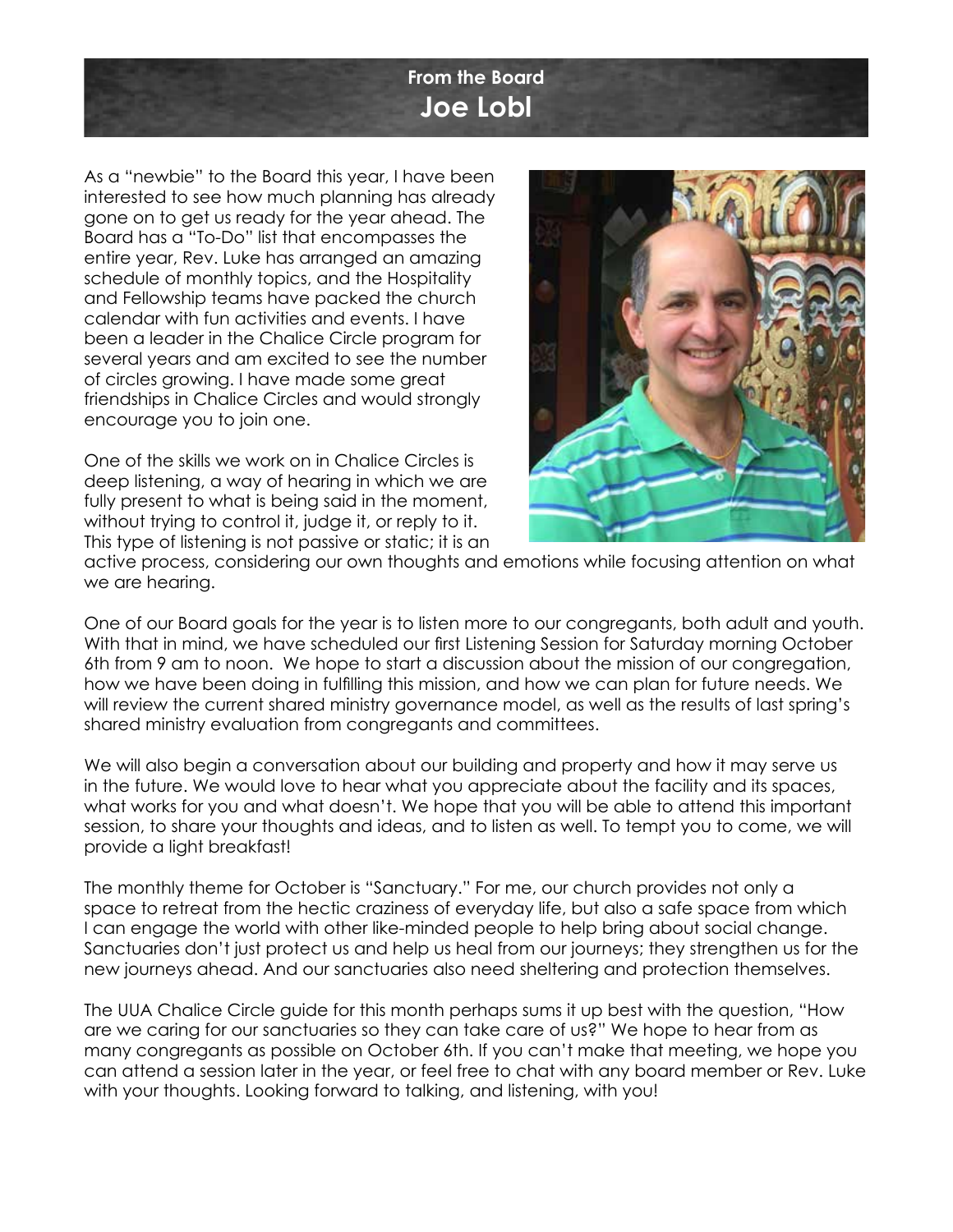# **Becoming Advocates for Shelter and Hospitality for Undocumented People**



An estimated 2800 undocumented people currently live and work in Olmsted County. They are community members who have families, pay taxes, own property. Yet over the past couple of years, life has changed for them: they are now in danger of being separated from their families and deported to the countries where they were born. Many of them haven't lived in those countries for decades.

Beginning in March 2017 our church members, along with other faith communities, studied current immigration laws, the effect they have on our undocumented neighbors, and the need to speak out for a just immigration system. A year ago, based on the church's mission statement and Unitarian Universalist principles, our congregation voted to declare our intent to advocate for immigration justice and to provide support for undocumented community members who need shelter and hospitality, allowing them time to arrange matters and their lawyer time to sort out legal options.

#### **AND we didn't just vote!**

Since that time church committees and individuals have been busy making that intention a reality.

#### **Members of the Racial Justice Task Group**

- have worked with the Rochester Sanctuary Coalition, a group of 6 faith institutions in Rochester who have publicly announced that they stand with immigrants facing unjust deportation and that they pledge to offer what protection they can. Peace United Church of Christ and First UU are sanctuary churches—the rest have volunteered to support them.
- have worked with immigrant groups to support just treatment and laws.
- have joined with Isaiah and a number of other faith and community groups to form the Rochester Interfaith Immigrant Rights Coalition, working to establish a legal defense fund and to take on local and national anti-immigrant policies.



*Racial Justice Task Group Forum on Immigration Rights and Sanctuary in 2017*

**Members of the Church Board wrote** and approved the Church Sanctuary Policy, which states, in part

First UU recognizes that the persons who seek sanctuary in our church do so under extraordinarily difficult circumstances. It is our hope that the space and time we provide will improve our guests' chances of remaining in our community legally. During their stay with us, we will strive to provide hospitality that includes not only food, shelter, and assistance in gaining access to the legal and other services our guests may need, but also comfortable accommodations, compassion, and company.

**Members of the Property Committee** have facilitated plans to make physical changes to our building to accommodate a guest. They have designated a room in the church that was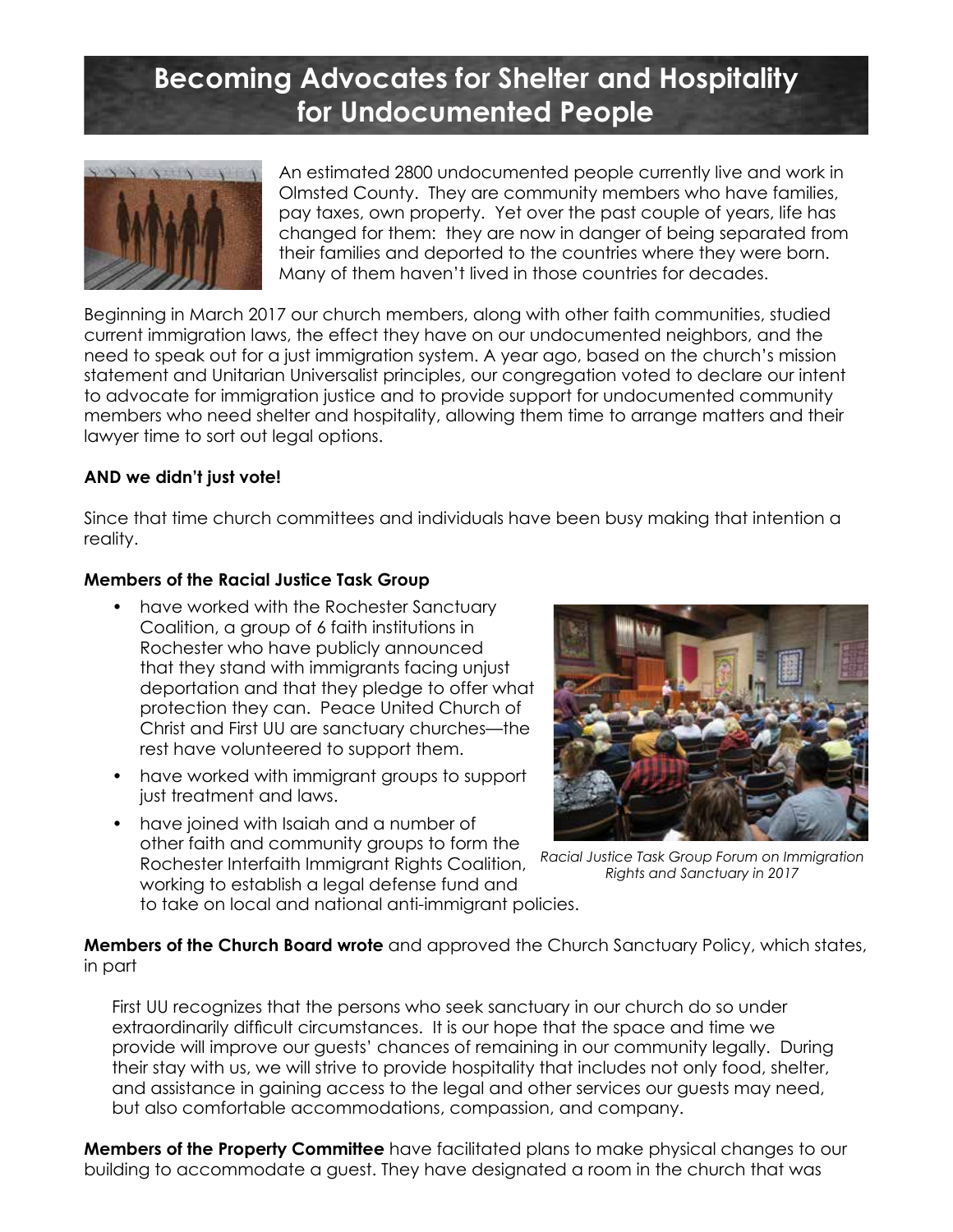once an RE room and is now a conference room. City codes require replacing the existing window with an egress window and the existing door with a stronger fire door and a lock if someone is going to live there.

**Members of the Sanctuary Steering Committee**, appointed by the Church Board last January, have created several documents to help us all understand how we can provide hospitality to a Sanctuary guest.

- A flowchart specifies what happens when an undocumented person is referred to our church because they need help. They will first talk to Rev. Luke or another minister, who will consult our pro bono attorney. If the person needs help but not sanctuary, we will help them contact a safe community organization. If the person can benefit from sanctuary, a calling tree will alert volunteers to gather necessary items and help set up a room for our guest.
- A handbook for volunteers explains how we can support the guest while giving them as much privacy and normalcy as possible. It also gives instructions in case of emergencies and what to do if ICE asks to enter the church.



*Twenty-five people from four faith communities participated in Sanctuary volunteer training in September.*

• A thorough list details what we need in order to house

a guest quickly. We will ask our church members and those of sanctuary support faith communities to contribute what they can.

**More than 50 church members and friends** have volunteered to join with those from other faith communities to provide comfort and hospitality to guests at both Peace UCC and First UU. All volunteers have attended training sessions and completed background checks.

#### **Ways You Can Help**



*Required renovations will be complete by the end of October.* 

Become a Sanctuary Volunteer to provide for the needs of a sanctuary guest such as companionship, meals, laundry, shopping, or a presence at the church. Contact Kathy Miner at dannismom1@hotmail.com or give your contact information to church staff who will pass it along.

Sign up for "Act for Justice" with your email address. This is a way in which people can be informed about upcoming state, local, and national issues and let their representatives know how they feel. Sign up in the Commons.

Donate to the Sanctuary Support Fund, established by the Board

last March. Money will be used for sanctuary efforts of our church and other faith communities in providing goods, services, and daily necessities. Make checks payable to UU Church and specify Sanctuary Fund on the check.

Donate furniture or goods when the need arises.

Speak out for moral and humane immigration laws and treatment of immigrants.

VOTE.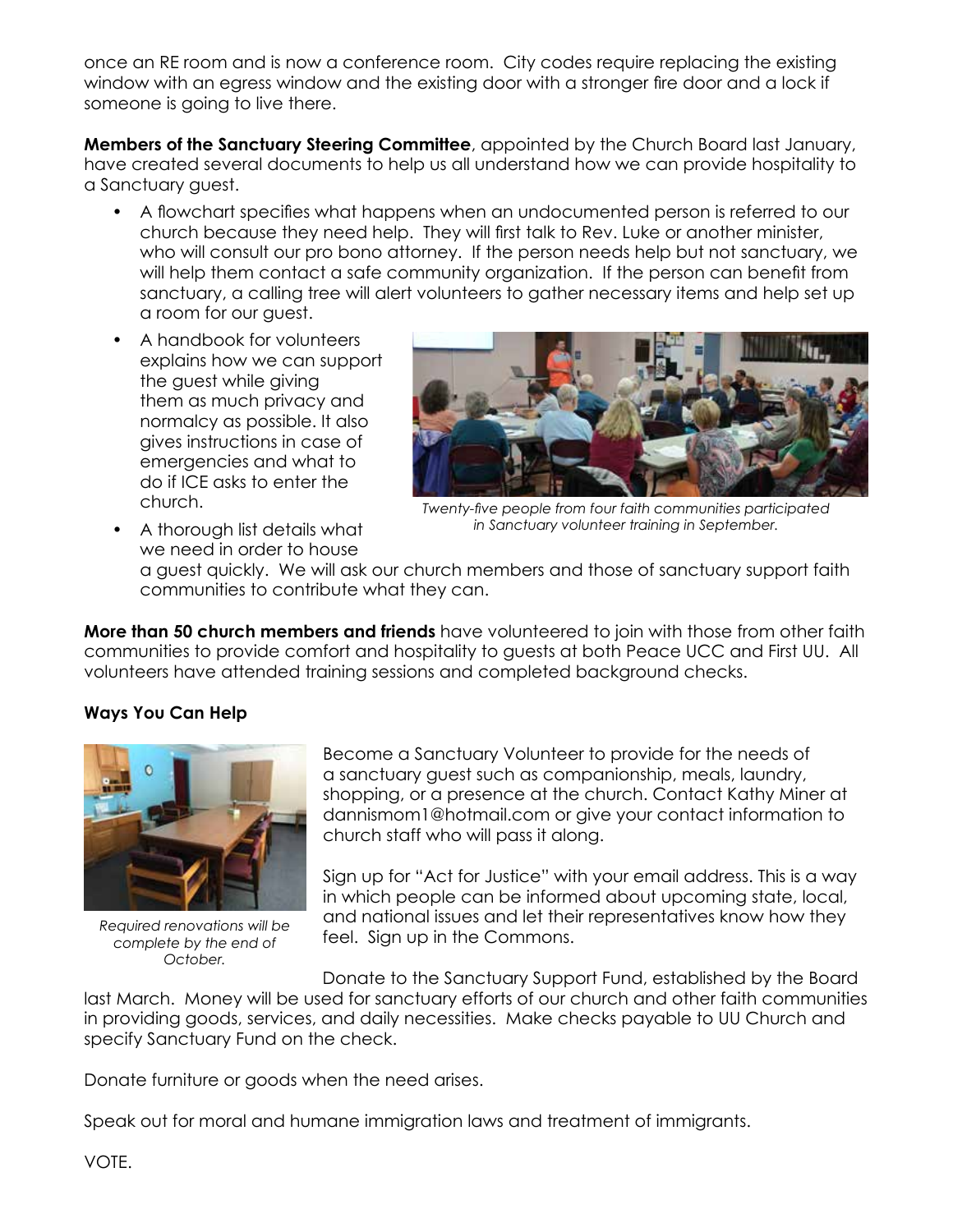## **Congregational Life Service Auction Generates Fun, Fellowship, & Funds**

Mark your calendars for the social event of the season: the annual Mike Podulke Service Auction will be held on **Saturday, November 3, 5:30-9 p.m**.

Join us for this fun opportunity to purchase dinners, parties, hikes, and other social engagements for the rest of the year!

The auction itself is always a good time (featuring free appetizers, assorted beverages, and desserts), and it supports TWO good causes—our own church and a charity aligned with our mission that is selected each year by our Social Justice Council. "The church depends on the auction to support about \$21,000 of our operating budget," explains Linda Thompson, Finance Chair. "For the past few years, we have also raised between \$3,000 and \$6,000 for different local nonprofits."



*2017 Live Auction*

This year's auction will support Family Promise of Rochester, formerly known as Interfaith Hospitality Network. The agency offers temporary shelter and assistance to homeless families with the help of local churches, including ours. Family Promise suffered some losses this year when their Day House flooded. We will have an opportunity to bid on provisions to support Family Promise, as well as items and activities of personal interest.



*Kentuck Derby inspired dinner*

The auction sparks bodacious creativity, with participants trying to outdo their own offerings from year to year. Bill and Linda Thompson, who have been hosting a Wine Tasting event for years with Jim and Julie Gilkinson, once featured only wines named for celebrities. (Paul Newman Red Blend was the winner at that event.) Cooks in the congregation have come up with theme dinners such as the infamous All-Potato Dinner (hosted by the Katzmanns and Mullen-Shultzes, where every course featured potatoes) or meals based on the host's summer vacation.

There are now three parts to the auction: the **silent auction** (which takes place in the Commons and includes crafts, collectibles, homemade delicacies, and gourmet baskets); the **set-price activities** (which can be found in the Hearth Room); and the **live auction** (which takes place in the Sanctuary with professional auctioneer John Kruesel presiding).

 "Mostly, the auction is about fun and fellowship," says Linda. "We always have a fantastic selection of donations and we have a good time while raising money for our church and a local nonprofit." You can even come and enjoy the evening without spending a dime. Or buy a \$15 raffle ticket and, if you are lucky, perhaps go home with a weekend at the MacLaughlin's lakeshore cabin, a perennial favorite!



*2017 Silent Auction*

Look for donation forms in the lobby and more information in each Thursday's *eNews* during the month of October.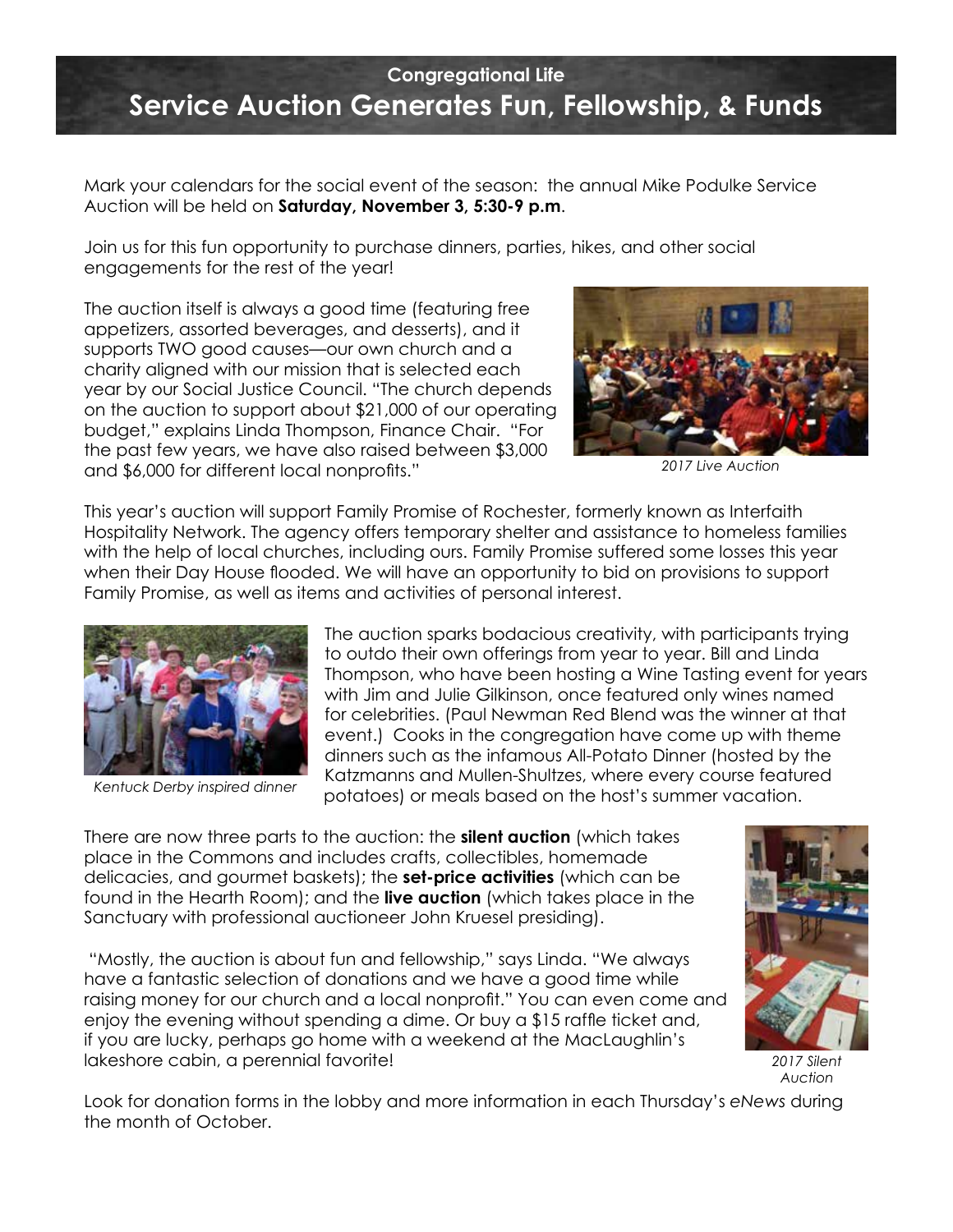# **Upcoming Events**

**Watch the Weekly eNews for a complete list of events**



5:30-6:30 pm Dinner in the Commons *(free will donation)* 6:00-7:15 pm Choir Rehearsal 6:30-7:15 pm Forum, Homework Help, Children's Activities, Childcare in Nursery 6:30-7:15 pm Walden Hill Youth Group *\*Note: there will be no dinner or programs on October 30th, due to Halloween*

| Saturday, October 6  | <b>Envisioning our Future</b>                                                                                                                                                                                         |  |
|----------------------|-----------------------------------------------------------------------------------------------------------------------------------------------------------------------------------------------------------------------|--|
| 9 am-12 pm           | A gathering for leaders and others to consider the vision and goals of the<br>church for the coming year.                                                                                                             |  |
| Sunday, October 28   | <b>All Soul's Sunday Services</b>                                                                                                                                                                                     |  |
| 9 & 11 am            | Annual All Soul's service, including lighting candles of memory and<br>celebrating the presence of ancestors. All are welcome to bring a<br>momento or picture of loved ones for our altar of all souls.              |  |
| Sunday, October 28   | <b>Trunk or Treat</b> (For the Whole Congregation)                                                                                                                                                                    |  |
| 12:30 pm             | We invite children to wear their non-scary Halloween costumes to Church,<br>then everyone is invited to a safe and fun "Trick or Treat" experience.                                                                   |  |
| Saturday, November 3 | <b>Annual Service Auction Party</b>                                                                                                                                                                                   |  |
| 5:30-9:00 pm         | A night of food, music, and fun to support the work of the church. The silent<br>auction includes special events, dinners, and groups, and the live auction<br>includes various services, retreats, cabins, and more! |  |
| Friday - Saturday    | <b>Handcrafted Bazaar Fundraiser</b>                                                                                                                                                                                  |  |
| December 7 & 8       | The Bazaar featuring over 35 local artisans showing their unique, recycled<br>and handcrafted wares!                                                                                                                  |  |
|                      |                                                                                                                                                                                                                       |  |

# **Church Staff**

| Luke Stevens-Royer  | Minister                                   | revluke@uurochmn.org          |
|---------------------|--------------------------------------------|-------------------------------|
| Joyce Rood          | Director of Religious Education            | dre@uurochmn.org              |
| Melissa Eggler      | Coordinator of Congregational Life         | congregationlife@uurochmn.org |
| Jody Tharp          | Congregational Co-Administrator            | office@uurochmn.org           |
| Connie Schuelka     | Congr. Co-Administrator / Co-Dir. of Music | administration@uurochmn.org   |
| Joe Mish            | Co-Director of Music                       | music@uurochmn.org            |
| Derik Robertson     | Youth Program Coordinator                  | youthprogram@uurochmn.org     |
| Chantelle Feddersen | <b>Childcare Coordinator</b>               | childcare@uurochmn.org        |
| Tom Rud             | Custodian                                  | custodian@uurochmn.org        |
|                     |                                            |                               |